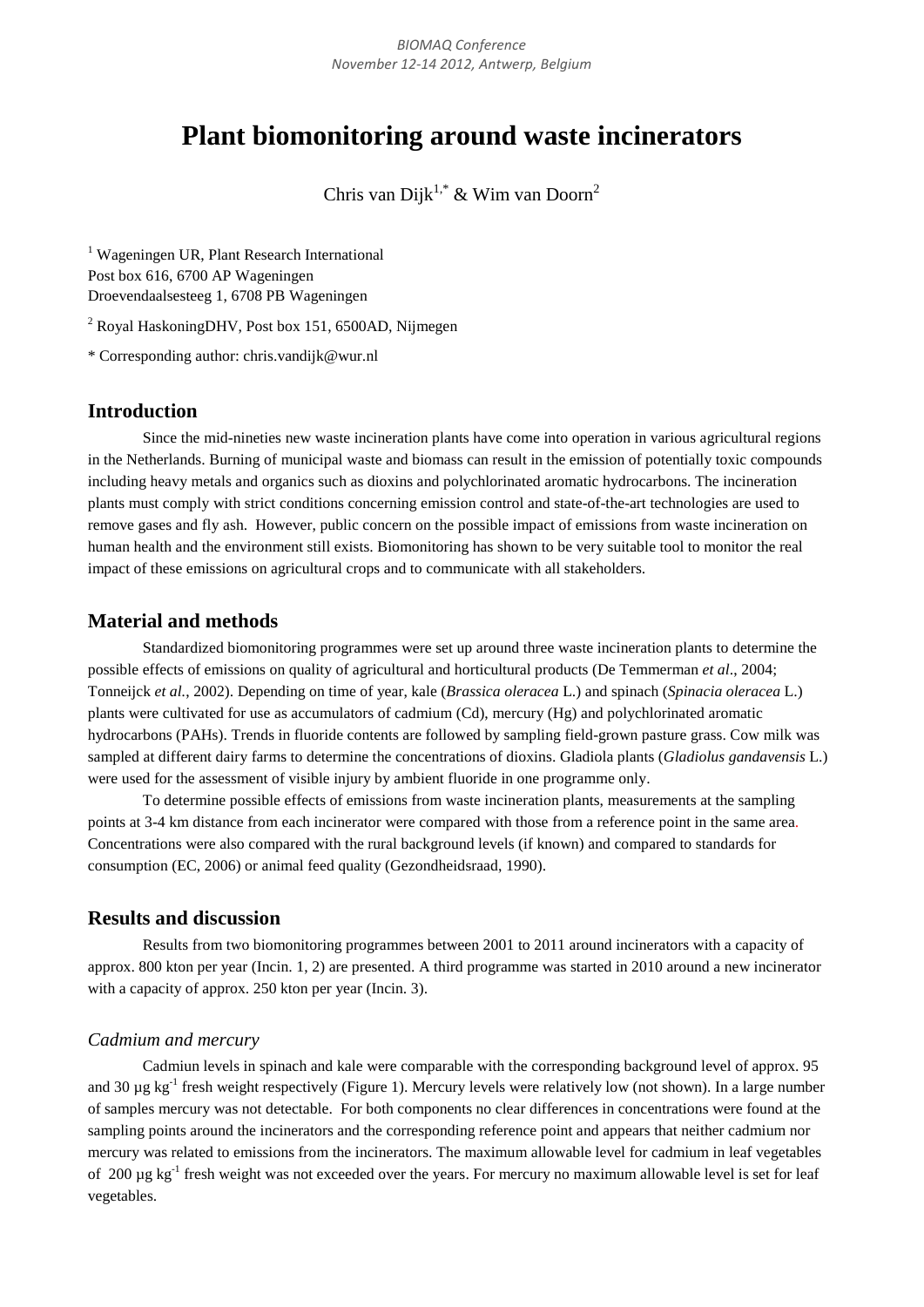

Fig. 1. Cadmium ( $\mu$ g kg<sup>-1</sup> f.w.) in spinach (left) and kale (right) exposed to ambient air in the immediate vicinity of three different waste incinerators from 2001 till 2011. The line indicates the background level.

#### *Fluorides*

In general fluoride levels in grass follow a seasonal pattern with higher levels in autumn and winter and lower levels in the summer. Standing crop and surface roughness are important factors for this season fluctuation (Van der Eerden, 1991). In spring and summer, the levels around the incinerators and the reference points are corresponding to the seasonal pattern (= background level). The specific fluoride induced leaf-tip injury of the gladioli around Incin. 1 was relatively small during summer periods, also indicating a background load.

In autumn and winter of most years levels at the sampling points near incinerators 1 and 3 were somewhat higher than expected based on the seasonal pattern. On several days a significant relationship was seen between the fluoride concentration and the frequency of wind (hours) coming from the incinerators. Although a causal relationship was not proven but a contribution of the emissions to the levels found could not be completely excluded.

Annual mean fluoride concentrations were comparable with the background level of 5 µg  $g^{-1}$  d.w (Figure 2). Almost every year one or several exceedances of the standard for animal feed of 25  $\mu$ g/g were found, mainly at the sampling points north east of incinerators 1 and 3 (prevailing wind). In absolute terms, these levels were of little significance in relation to the risk for cattle. The fluoride levels around Incin. 2 were relatively low and no exceedances of the standard were found.



Fig. 2. Fluoride ( $\mu$ g g<sup>-1</sup> d.w.) in pasture grass harvested in the immediate vicinity of three different waste incinerators from 2001 till 2011. The line indicates the maximum allowable level for animal feed.

## *PAHs*

The long term PAH (sum of 13 polycyclic aromatic hydrocarbons) measurements in spinach and kale showed various levels of PAH, both between sampling points and over the season. In general the concentrations did not exceed the corresponding background level (Figure 3). No clear differences were found in PAH concentrations at the sampling points in the vicinity of the incinerators and the corresponding reference points. This was also the case in 2004 when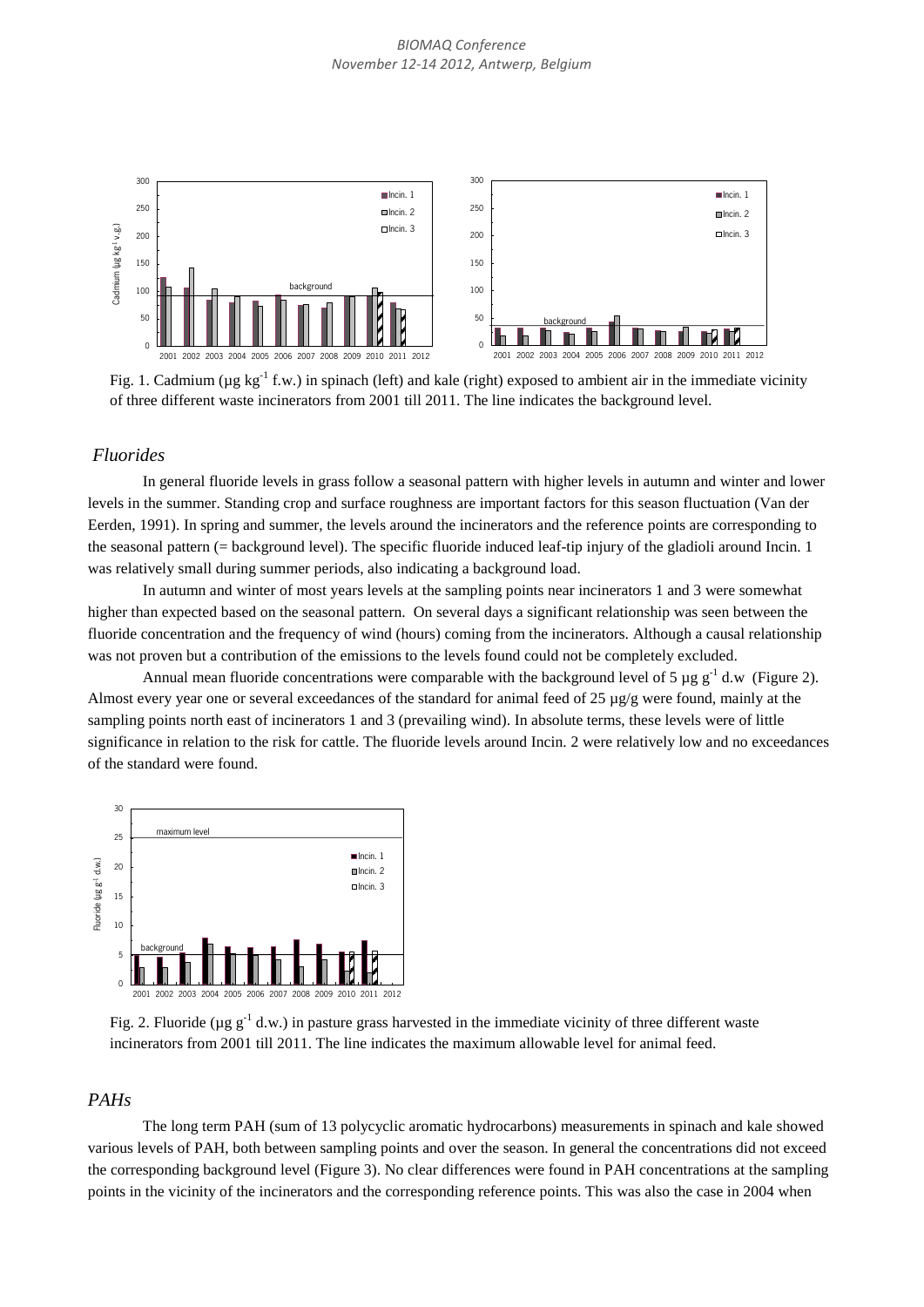PAH levels in spinach were higher than the background level near incinerator 2. There was a significant correlation between the PAH concentrations and the frequency of wind coming from the incinerator. For PAH no maximum allowable level is set for leaf vegetables.



Fig. 3. PAH levels ( $\mu$ g kg<sup>-1</sup> d.w.) in spinach (left) and kale (right) exposed to ambient air in the immediate vicinity of three different waste incinerators from 2001 till 2011. The line indicates the background level.

#### *Dioxins*

The levels of dioxins in milk from the dairy farms in the immediate vicinity of the incinerators did not exceed the national background level of 0.64 pg TEQ  $g^{-1}$  fat (WHO-TEQ; Van den Berg et al., 1998), and thus do not apprear to be related to emissions from the incinerators. The dioxins-like PCBs content in milk fat from dairy cattle was determined in addition to the dioxins (Figure 4). The levels of dioxins and the sum of dioxins and PCBs remained well below the maximum permissible level for milk and milk products of 3 and 6 pg TEQ  $g^{-1}$  fat respectively (EC, 2006). The results show that there is no potential risk with respect to the consumer quality of the examined milk.



Fig. 4. Levels of dioxins (left) and dioxins+PCBs (right) in milk from dairy cattle in the immediate vicinity of three different waste incinerators in The Netherlands (pg TEQ  $g^{-1}$  fat; mean of 4 samples per year). The line indicates the maximum level for milk en dairy product (EC, 2006)

#### **Conclusion**

Long term results of biomonitoring showed that the emissions of the waste incinerators did not affect the quality of crop produce and cow milk. Concentrations of the various components in these products were generally similar to background levels and did not exceed standards for maximum allowable concentrations. Almost every year some exceedances of the fluoride standard for cattle feed were found in the maximum deposition area of two incinerators. A contribution of the emissions to the levels found near incinerator 1 could not be completely excluded. In absolute terms, these levels are of minor significance with respect to the risk to livestock.

The biomonitoring programs have also contributed to a better relationship between the companies involved and the farmers. Farmer's representation in the advisory commissions made it possible to discuss points of criticism and concerns. The predominantly positive results from the biomonitoring programs and open communication about it, resulted in the disappearance of farmer's resistance against waste incineration installations.